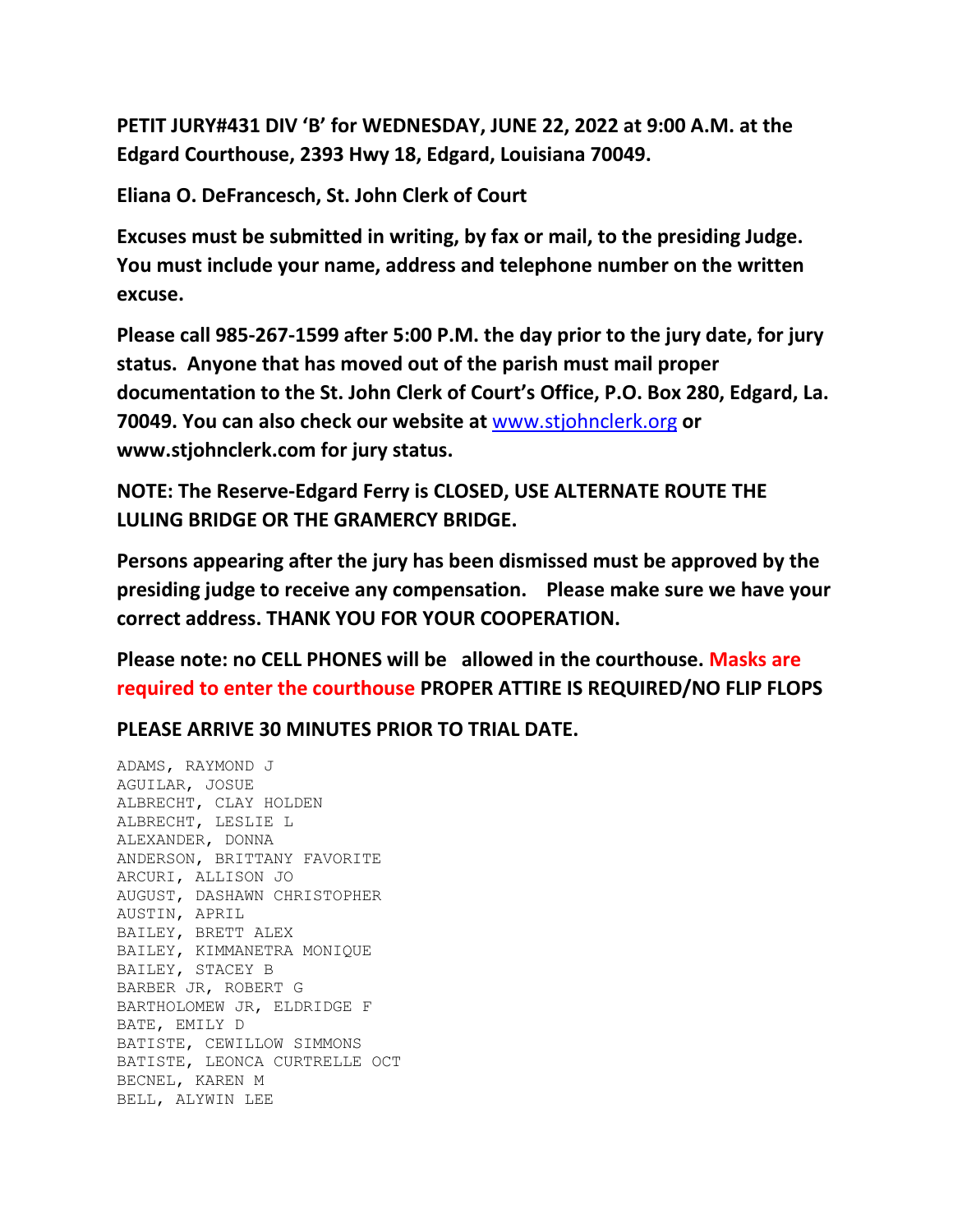BELVIN, KOLBI L'REN BORDELON, PEGGY K BORNE, LADANE BOUDREAUX, BARTON C BOUVIER, TRACY MARIA BRASSETTE, ROBERT J BREAUX, JENNIFER MAUS BROOKS, CAROLYN ANN BROWN, DEDERICK R BROWN, RAYMOND ANTHONY CHANDLER, MARY JOANNA CHARLES JR, GUY MICHAEL CHENEVERT, ANNA MAY CLARK-WHITE, NAYANNA M CLEMENT, JONATHAN DANIEL COLBERT, PAMELA C CONRAN, EDWIN W CONVERSE, TRINA ALLEGRA COOK, ELISE G COOK, KELLIE NICOLE CRAIGHEAD III, ROBERT J DAVIS, ANTHONY J DAVIS, SHALONDA LYNN DENNIS, ANAYA ANN DILLARD, KEVIN MCKINNIE DILLON, GWENDOLYN F DINVAUT, BONNIE M DOISHER, ENNIS D DUHE, BROOKE ELIZABETH DUPLANTIS-WEST, MELANIE DUPUY, JODIE B FALGOUST, DONNA LAROUSSE FIELDS, ANDREA NICOLE DAILY FLINT, BRITTANY FONDAL, TOMOROW TRENICE FOSTER, MAYA ALIZABETH FRANCIS, GERALD FRANK, DEJA MONIQUE FRENCH, ALANNA Y GRANT, ANGELA SAMPSON GRAY, PATRICIA A GROSS, HASTON ALLEN HALL, MIRANDA LYNN HALL, VICTOR D HARTWELL, CHARLES ROSS HAWKINS, CHERYL LYNN HAYS, SHANIRA DOMINIQUE LY HIGGINBOTHAM, JARELL HILLIARD JR, CHARLES RAY HOWARD, KENDALL ULDELL HUTCHINSON, STEPHANIE D JACKSON, JARAE AMARI JACKSON, LYNELL M JACOB, BEVERLY J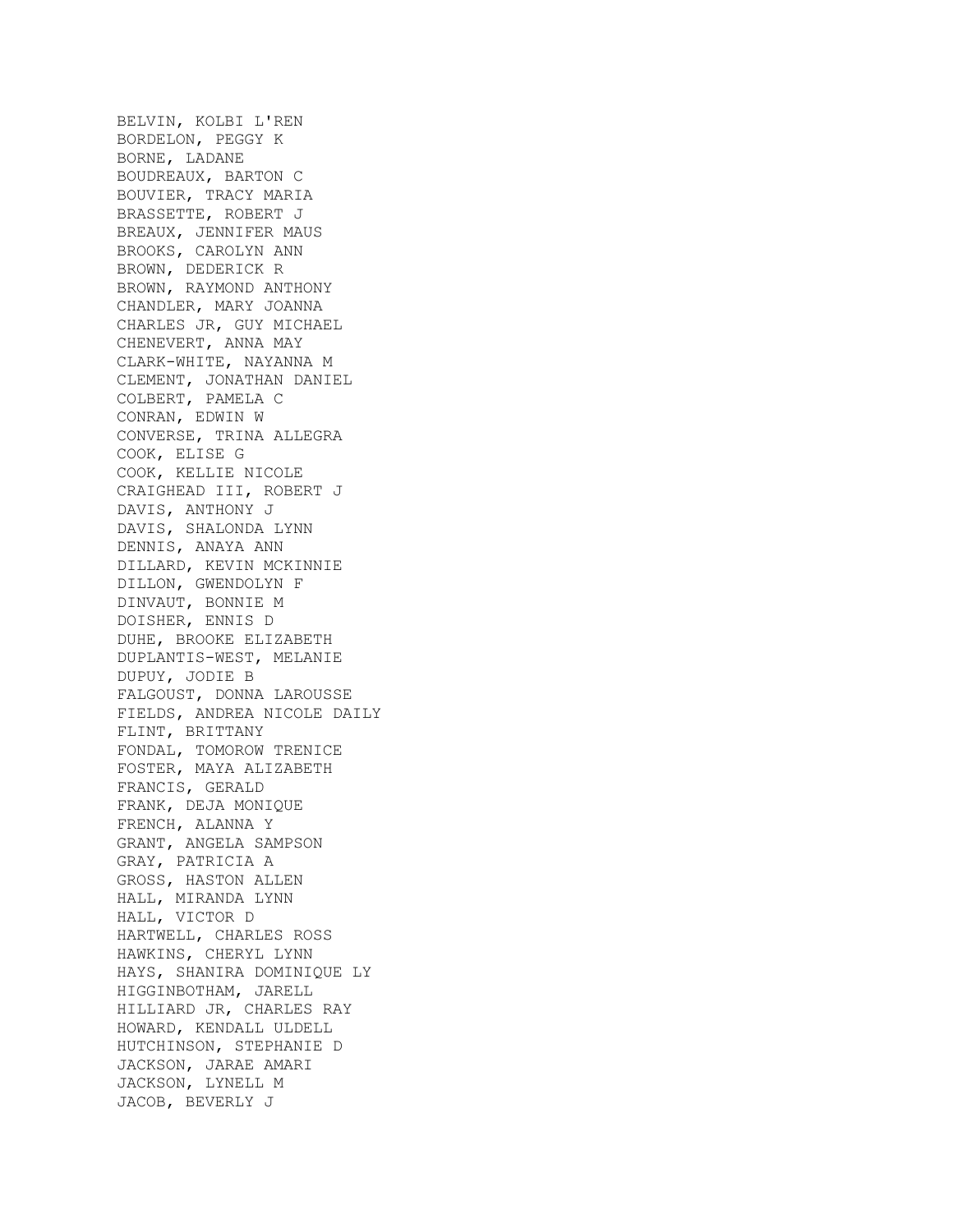JACOB JR, NOLAN C JAMES, JACQUELINE C JARROW, CHENISE S JEFFERSON, CABRINA LOCKETT JOHNSON, ALENCIA MARIE JOHNSON, DARAS JOHNSON, DARRYL J JONES, ERICA M JONES, JOANN M JONES, KIERA JANAE JOSEPH, DANIELLE DEVON JOSEPH, WESLEY PAUL KELSON, JEANNETTE ANN KING, DYLAN MICHEAL KUGLER, TRACEY BURGER LABRANCH, GENELL LABRANCHE, KIM M LACY, CHARITY ANTOINE LANDECHE, LISA C LAPRIME, KIRBY EDMUND LEE, KEYONDRA LEWIS, BREJON D LEWIS, DON LUMINAIS, SHERYL ANN MAGEE, VENTURA LASHA MANUEL, CRAIG K MARSHALL, JUAN OSHE MARTIN, TAYLOR MATHIEU JR, KEITH R MCCLUE, ALAINA FRANCIS MCDONALD, GARY L MCGEE, DARRYL MELANCON JR, GREGORY ANTHONY MITCHELL, JERIL MITCHELL, MARVEL A MOLL, KYRIN ALI MOORE, COUTINA BROOKS MOREAU, MELANIE M MORRIS, JANTE LAMONT MULLINS, ROGELLE E NEWSOME, DONNA LYNETTE NOBLE, CLARENCE NOBLE, NEHEMIAN N OLIVIER, TYLAR FAYE PATEL, VIMALKUMAR PATTERSON, BRITTANY DIONE PAYNE, ERICA LEAN PHILIP, KIM GALLAGHER PIERRE, OCTAVIA MARIE PONDER, ARTHUR R REED, DONALD ROMERO, RAYMOND STUART ROUSSELL, WADE PETER ROYBISKIE, JADA MARIE